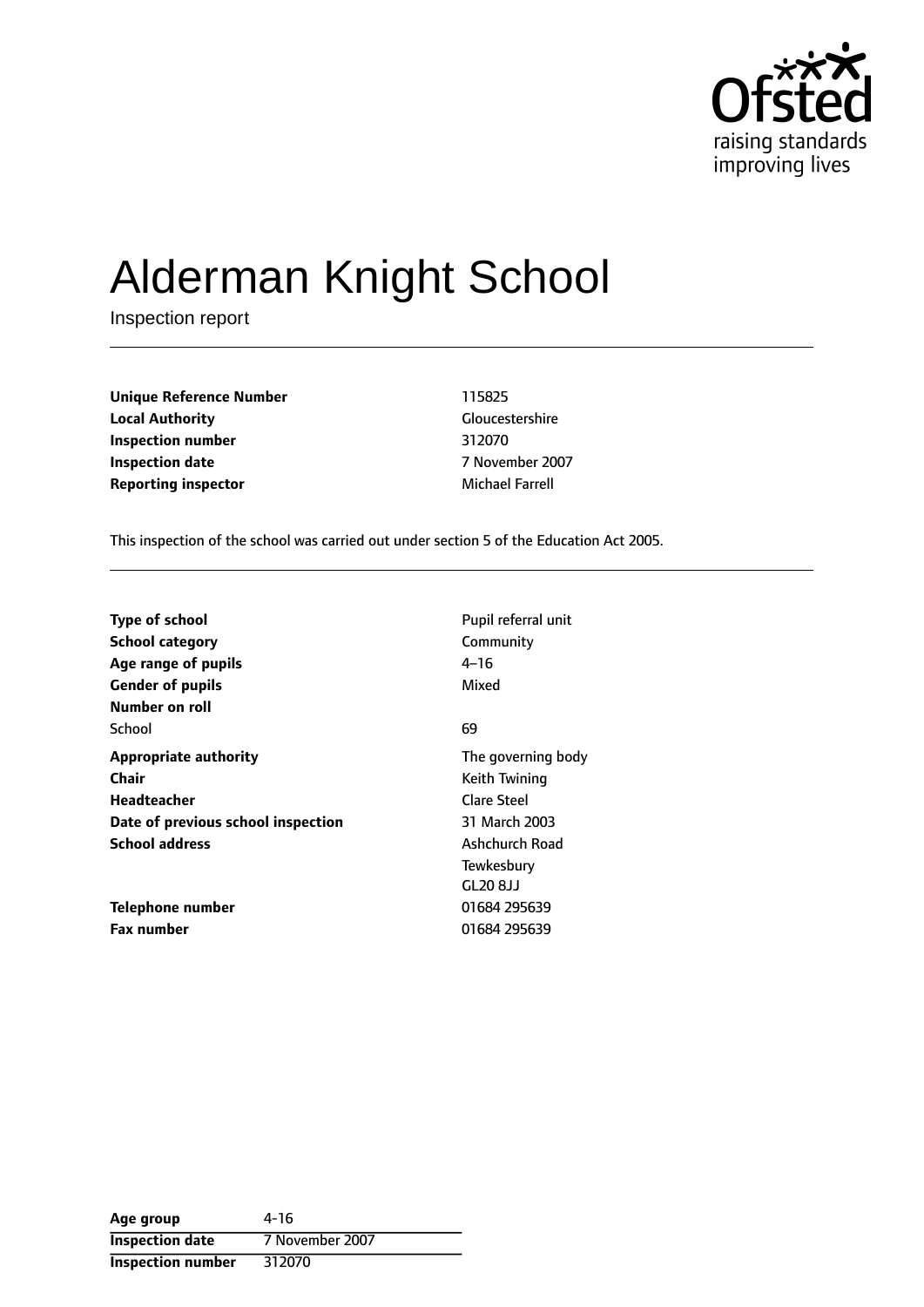.

© Crown copyright 2007

#### Website: www.ofsted.gov.uk

This document may be reproduced in whole or in part for non-commercial educational purposes, provided that the information quoted is reproduced without adaptation and the source and date of publication are stated.

Further copies of this report are obtainable from the school. Under the Education Act 2005, the school must provide a copy of this report free of charge to certain categories of people. A charge not exceeding the full cost of reproduction may be made for any other copies supplied.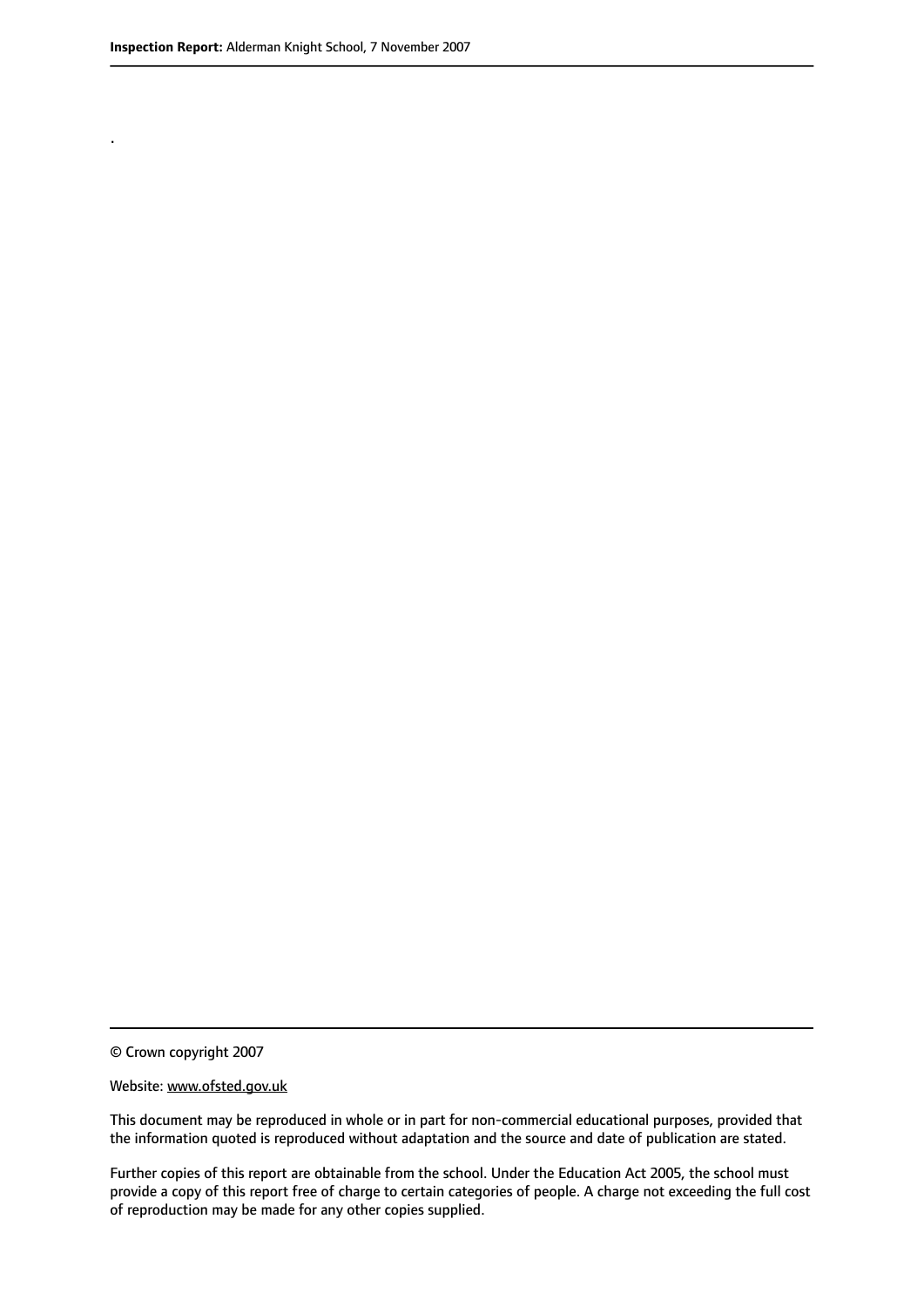# **Introduction**

The inspection was carried out by two Additional Inspectors.

## **Description of the school**

After a period of considerable uncertainly concerning the school's future, numbers of pupils declined, but they have risen rapidly now the uncertainty has been removed. Pupils have statements for autistic spectrum disorder and moderate and additional learning difficulties, and a smaller number have complex needs, severe learning difficulties and speech and language difficulties. Attainment on entry is exceptionally low compared with that expected nationally of pupils of the same age. Most pupils come from the local area. The school shares a campus with mainstream primary and secondary schools and provides an 'in-reach' service for pupils from other schools and an outreach service. There are twice as many boys as girls. Almost all pupils come from a White British ethnic background. The school currently has no pupils in the Foundation Stage. At the time of the inspection, the headteacher had been in post for one year, and a new senior leadership team was formed in April.

## **Key for inspection grades**

| Grade 1 | Outstanding  |
|---------|--------------|
| Grade 2 | Good         |
| Grade 3 | Satisfactory |
| Grade 4 | Inadequate   |
|         |              |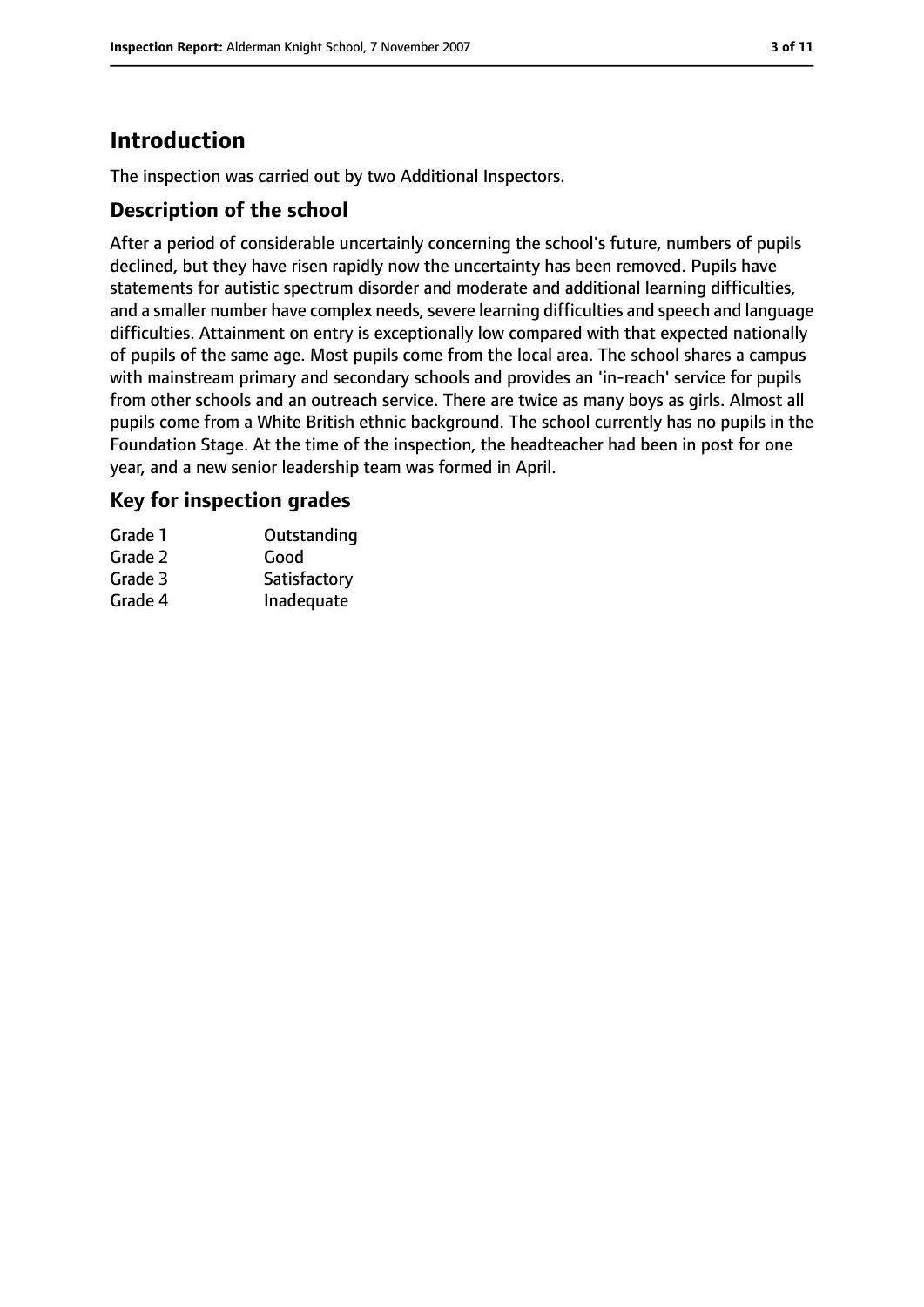# **Overall effectiveness of the school**

#### **Grade: 2**

Alderman Knight School is a good school with outstanding features. Parents deeply appreciate what the school provides, stating, for example, ''It is a fantastic school and has helped my child to have happy, secure and excellent learning," and saying of the school, 'We are fully committed to it.' The school has passed through difficult times during which its future was unsure. The outstanding leadership of the headteacher and the very strong support of senior staff have enabled the school to make an excellent start in re-establishing itself. Providing outreach services to local schools, which enhance provision considerably, is an example of the school's outstanding partnership with others.

Pupils' personal development is outstanding because the care, guidance and support they receive are excellent. In an atmosphere where they are greatly encouraged and valued and where there are rich opportunities to understand other cultures, pupils' spiritual, social, moral and cultural development is outstanding. Because the school encourages physical activity and healthy eating, pupils follow healthy lifestyles. Pupils feel very safe and act with great consideration for others because they know the school values them. Because the school strives to make learning interesting, pupils greatly enjoy their education and participate in what it offers enthusiastically. Excellent behaviour is successfully supported by high expectations and the very skilful handling of any difficult behaviour when it occasionally occurs. Pupils take great pride in their school, and contribute outstandingly well to it and to the local community. Pupils' attendance is good and they develop workplace and related skills well.

Pupils progress well throughout the school and achieve well because teaching is good and because support is of a very good quality. Many older pupils progress exceptionally well and achieve a range of qualifications, including General Certificate of Education (GCSEs) and Entry Level Certificates. Pupils reach challenging targets for achievement set by the school.

Good teaching ensures pupils' good progress, and some teaching is outstanding. Among strengths of teaching are the excellent relationships and the good deployment of teaching assistants, who make a valuable contribution. Lessons are well planned and questioning is used very well to extend pupils' learning. The good curriculum has particular strengths in the cross-curricular links made between subjects and in the wide range of extra-curricular activities offered. Recent important improvements to the curriculum have ensured it is now responsive to younger pupils' needs.

The school sets effective targets for improvement. Induction of new staff and newly qualified teachers is thorough and well planned. Changes made in the last year have had an outstanding impact in improving progress in Key Stages 1 and 2. These demonstrate that the school now has an excellent capacity to improve further. It has identified that very small steps of progress for pupils working at the lowest levels of attainment are not securely recorded, and that improving this will provide opportunities to monitor progress even more closely and further refine provision. Governors have been extremely supportive of the school through difficult times and have shown great commitment. This has led to governors paying less attention to their formal monitoring role, which they now recognise is a priority.

# **Effectiveness of the Foundation Stage**

#### **Grade: 9**

At the time of the inspection, no children were taught as part of the Foundation Stage.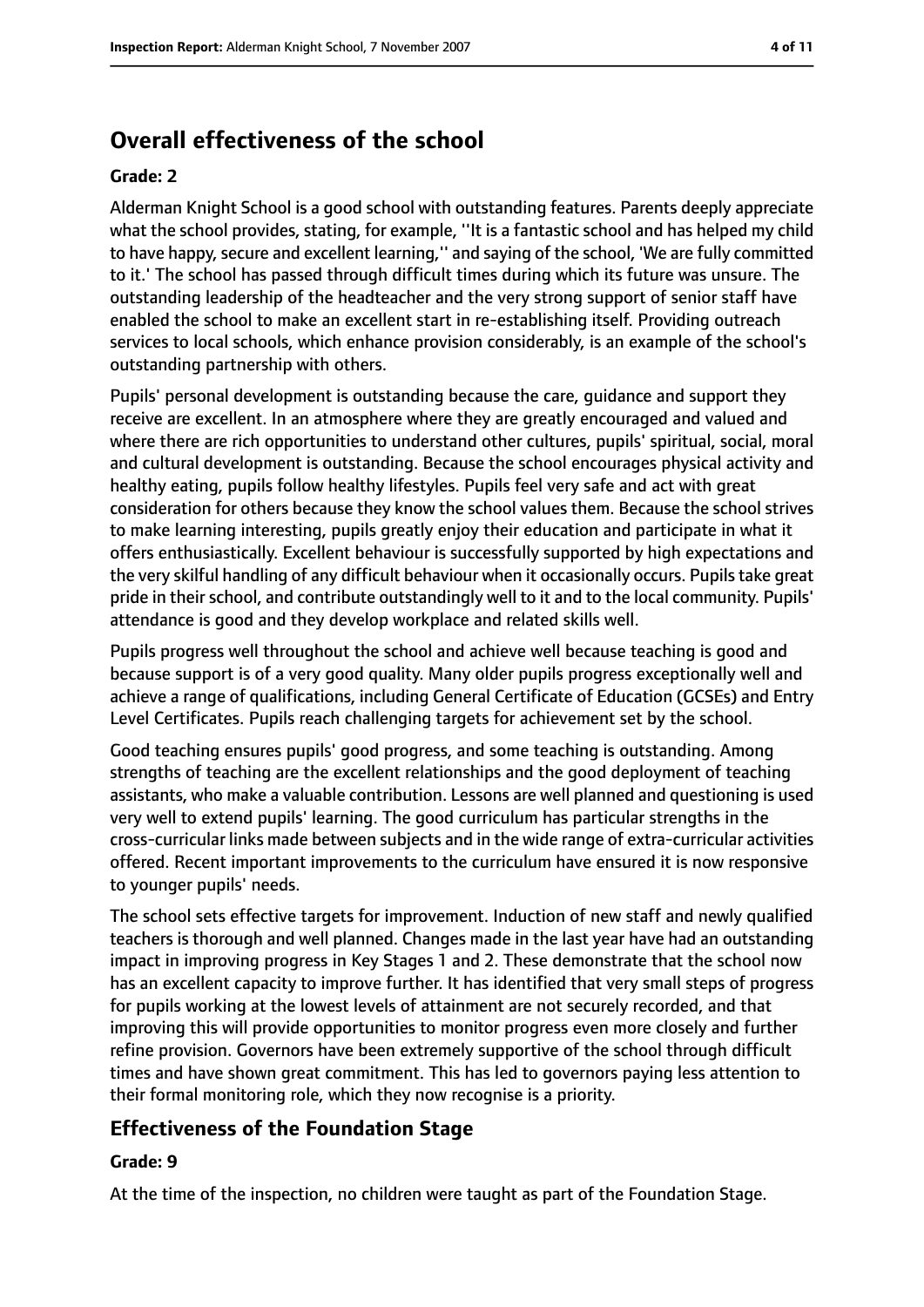## **What the school should do to improve further**

- Securely record small steps of progress for pupils working at the lowest levels of attainment.
- Refocus governors onto the more formal aspects of their monitoring responsibilities.

# **Achievement and standards**

#### **Grade: 2**

Pupils enter the school with attainment far lower than expected for pupils of a similar age because of their special educational needs. Overall standards remain exceptionally low, but pupils now make good progress throughout the school and achieve well; many older pupils make exceptional progress, with some reaching typical standards for their age in some subjects. The progress of pupils in Key Stages 1 and 2 has shown rapid improvement this year. Impressive displays of work throughout the school testify to the achievements of pupils, for example, in art and in design and technology. The good range of accreditation, including GCSEs, Entry Level Certificates and Award Scheme Development and Accreditation Network (ASDAN) awards, is well matched to what pupils have previously achieved.

There is no evidence of different rates of progress for different groups of pupils  $-$  for example, boys and girls and pupils with different types of special educational needs. New pupils fit into school quickly and progress as well as others because of the school's excellent arrangements for induction. The challenging targets are adjusted as necessary to ensure they continue to stretch pupils.

# **Personal development and well-being**

#### **Grade: 1**

Spiritual, moral, social and cultural development is outstanding in every respect because of the excellent ethos and support the school offers. For example, a pupil stated, 'I didn't mix well before coming here and now I go out all the time.' Pupils greatly enjoy and participate keenly in physical activities; they know about healthy eating and very often eat healthily because the school encourages this. They feel very safe and secure and behave with great consideration towards others. Their confidence increases because in lessons and elsewhere the school conveys very clearly that what they say is listened to and valued.

Their excellent behaviour, encouraged by the high expectations of staff, shines through in lessons and around the school, where they are engagingly polite and considerate. Pupils enjoy school a great deal and take great pride in it, saying, for example, 'I love coming to this school.' Their contribution to the community includes participating fully in school council and local activities and they benefit from a wide variety of visits, visitors and outside activities.

# **Quality of provision**

# **Teaching and learning**

#### **Grade: 2**

Teaching ranges from satisfactory to outstanding but overall is good. For example, in a good mathematics lesson on fractions for pupils aged 13 to 14, relationships were excellent, tasks were well structured and the pupils' individual work developed well out of the teacher's earlier explanations. Potentially disruptive behaviour of one pupil was managed very well and the pupil was soon engaged in the lesson. Staff know individual pupils very well and this is supported by careful records of pupils' relative strengths and weaknesses and strategies for encouraging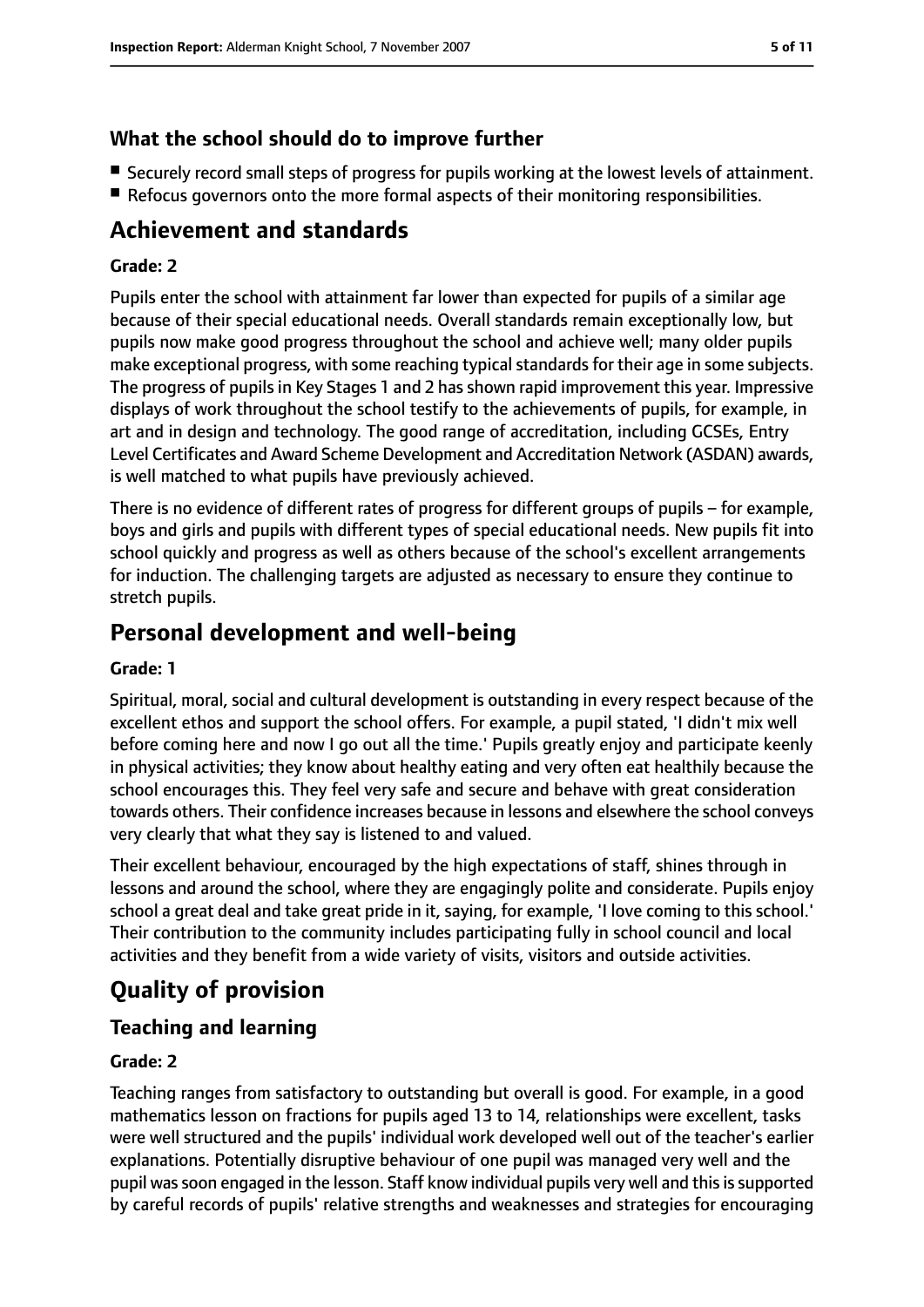their best behaviour. This leads in the best lessons to tasks being very precisely matched to individual pupils and groups of pupils.

In the school as a whole, general strengths of teaching and learning include: the excellent relationships among pupils and between pupils and staff; the good deployment and very strong contribution of teaching assistants; some very good questioning that extends knowledge and understanding; and tasks that capture the interest of pupils. Among particularly strong subjects are art, and design and technology. However, opportunities to encourage and develop manual signing to aid communication are not always seized.

## **Curriculum and other activities**

#### **Grade: 2**

The curriculum provides a good range of activities. A great deal of work has been done on the curriculum for younger pupils, which was previously rigidly subject orientated. It is now much more appropriately planned to match the way young children need to learn and to be responsive to their interests. Good schemes of work lead to well-structured and interesting lessons. Links acrossthe curriculum are very skilfully planned and developed; for example, in a food technology lesson mathematics skills were very well emphasised in preparing the ingredients, in setting the heat required and in timing the cooking. Tutor time is used very well to provide interesting activities, for example, to raise awareness of news and current affairs, and personal, social, health and citizenship education makes a valuable contribution to pupils' excellent personal development. However, the changing special educational needs of pupils coming into the school present a continuing challenge to curriculum planning, and so curriculum development remains an ongoing school priority. Extra- curricular activities are very well supported, with a wide range of activities, including residential opportunities.

# **Care, guidance and support**

#### **Grade: 1**

The outstanding care, guidance and support provided by the school includes the excellent process and procedures for new pupils entering the school; these enabled the school to very effectively admit a large number of pupils last year when the school's future was confirmed to be secure. The ethos of the school is calm and caring, creating an atmosphere in which pupils benefit from the excellent relationships and thrive personally and socially. Breaktimes and lunch periods are happy times when the pupils relax and socialise or pursue chosen activities.

Individual education plans are very well considered and clear and provide useful targets for pupils. Furthermore, the pupils are helped to understand their targets and what they need to do to improve. Strong arrangements are in place to help ensure pupils' safety, including vetting procedures for staff, and child protection procedures are robust.

# **Leadership and management**

#### **Grade: 2**

In a period of uncertainty about the school's future, with declining pupil numbers followed by a rapid increase, senior staff have shown great commitment to the school. The headteacher has shown outstanding leadership, making an excellent start, not only in putting the school back on the map but also in significantly improving the progress of pupils in Key Stages 1 and 2; in this she has been very effectively supported by a very committed senior staff team. The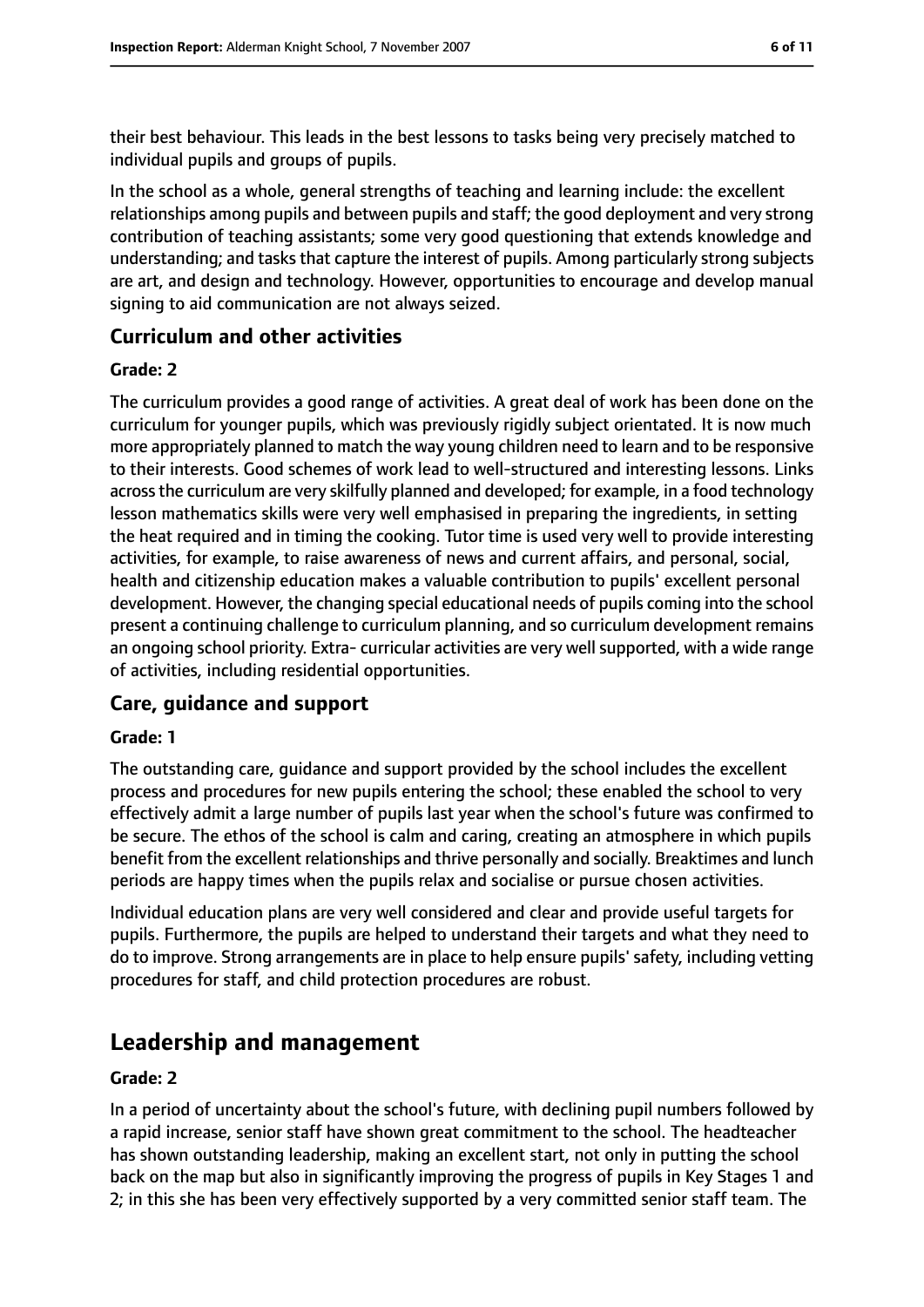school deploys its resources well, for example, using teaching assistants very effectively and ensuring opportunities for staff training support the school's aims. It has a very clear sense of direction, which is leading to very rapid improvements where they are needed. Clear targets are set that are suitable and realistic, and the school then mobilises its resources well to achieve them. For example, the recent rapid progress of the younger pupils is the result of the ongoing developments to the curriculum in Key Stages 1 and 2 that have been supported by a carefully planned reduction in teaching group size. This has enabled more individual attention and better targeted work, with a strong impact both on basic skills and pupils' confidence.

The school's self-evaluation procedures are rigorous and in its judgements about its own performance, the school's views were very close to those of the inspectors. The headteacher and senior leadership team are searching in their analysis of how the school could improve. However, two aspects of the school's monitoring are not as strong. The school intends to further refine its monitoring of pupils' progress, because very small steps of progress are not securely recorded. The hard-working governors have provided very committed support to the school over turbulent times and their help was crucial to the school. During that time, much of the focus was on the school's survival and their formal monitoring of the school's performance to hold the school to account has not always been sufficiently to the forefront.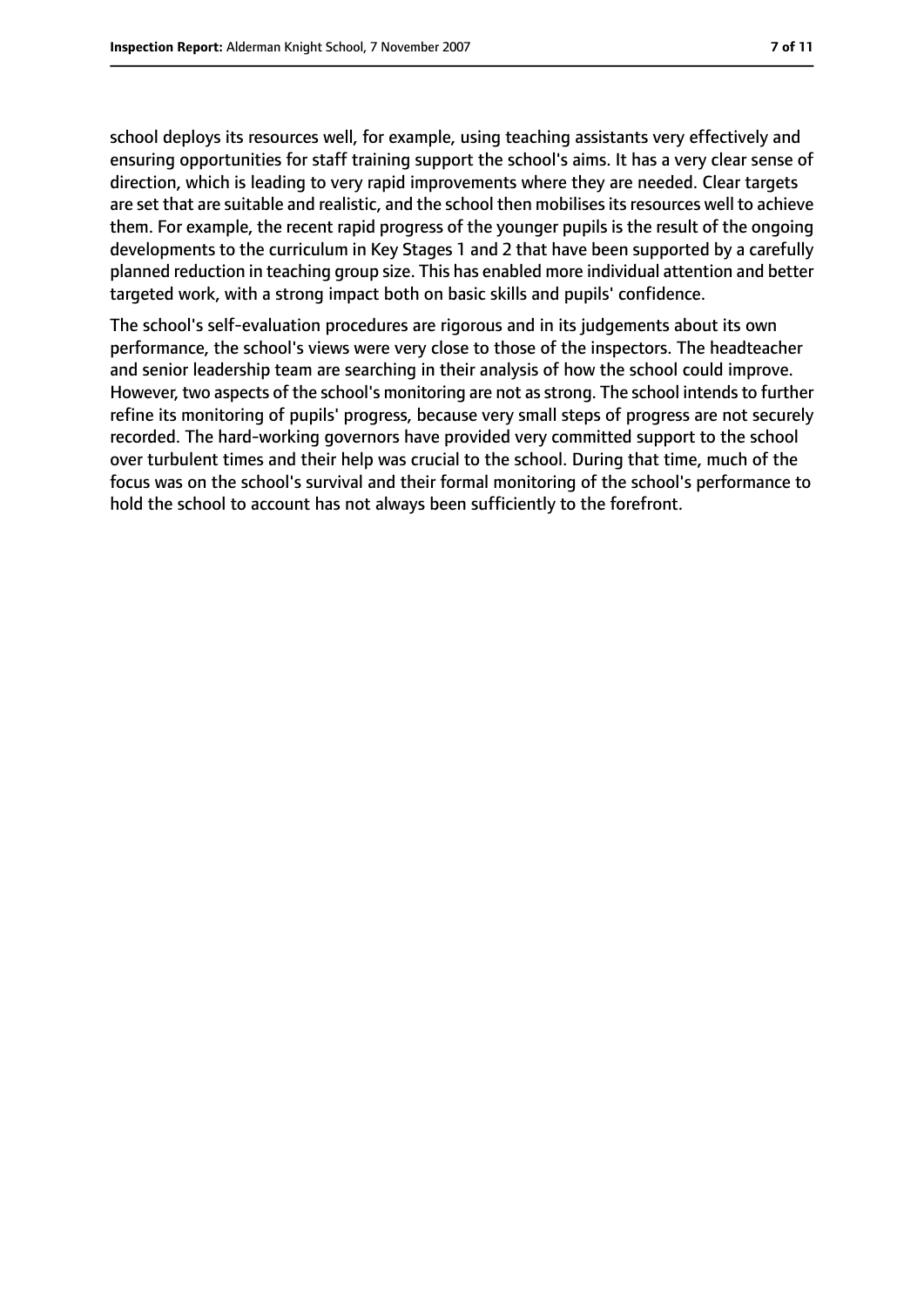**Any complaints about the inspection or the report should be made following the procedures set out in the guidance 'Complaints about school inspection', which is available from Ofsted's website: www.ofsted.gov.uk.**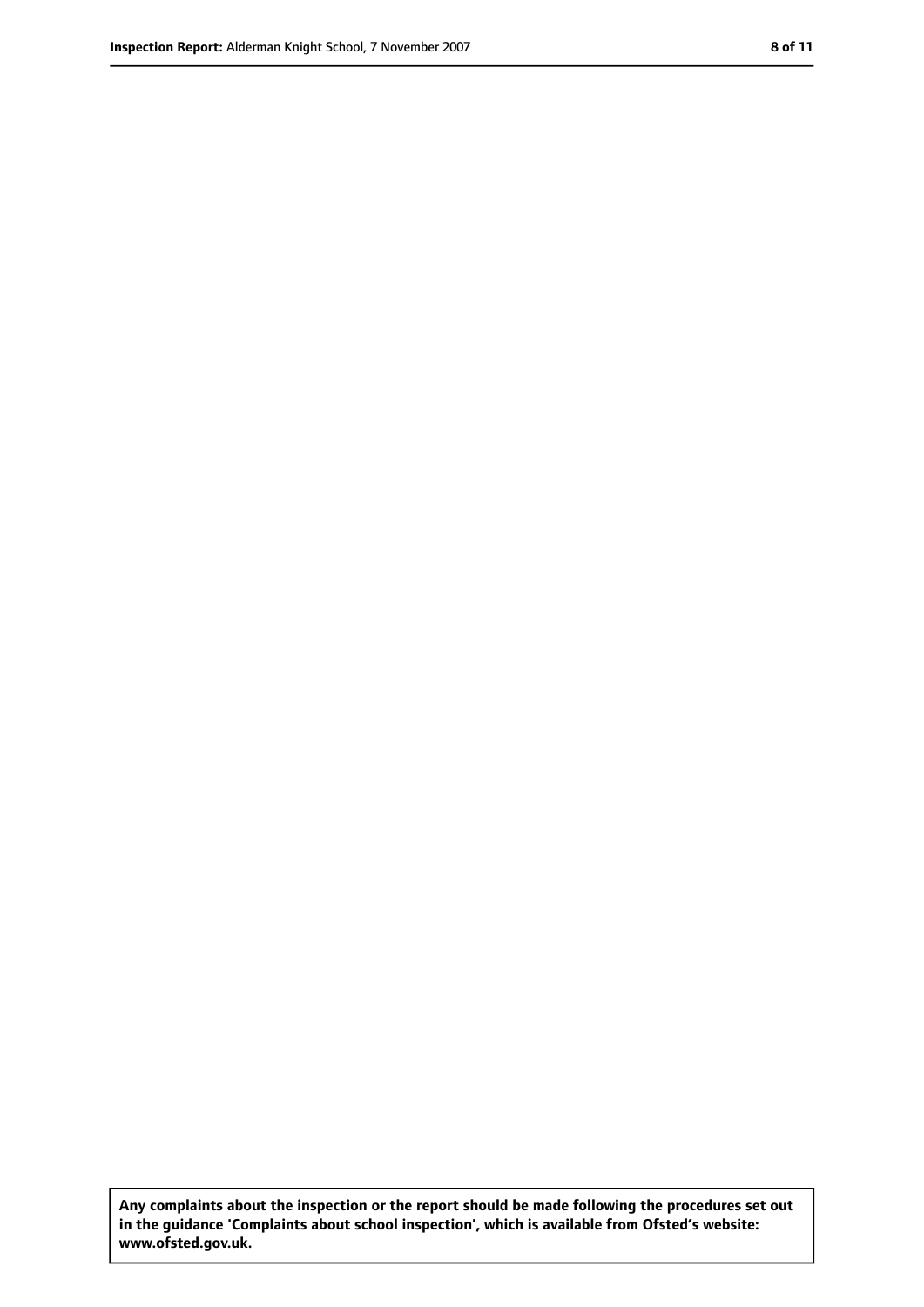#### **Annex A**

# **Inspection judgements**

| $^{\backprime}$ Key to judgements: grade 1 is outstanding, grade 2 good, grade 3 satisfactory, and | <b>School</b>  |
|----------------------------------------------------------------------------------------------------|----------------|
| arade 4 inadequate                                                                                 | <b>Overall</b> |

# **Overall effectiveness**

| How effective, efficient and inclusive is the provision of education, integrated<br>care and any extended services in meeting the needs of learners? |           |
|------------------------------------------------------------------------------------------------------------------------------------------------------|-----------|
| Effective steps have been taken to promote improvement since the last<br>inspection                                                                  | Yes       |
| How well does the school work in partnership with others to promote learners'<br>well-being?                                                         |           |
| The effectiveness of the Foundation Stage                                                                                                            | <b>NA</b> |
| The capacity to make any necessary improvements                                                                                                      |           |

## **Achievement and standards**

| How well do learners achieve?                                                                               |  |
|-------------------------------------------------------------------------------------------------------------|--|
| The standards <sup>1</sup> reached by learners                                                              |  |
| How well learners make progress, taking account of any significant variations between<br>groups of learners |  |
| How well learners with learning difficulties and disabilities make progress                                 |  |

# **Personal development and well-being**

| How good is the overall personal development and well-being of the<br>learners?                                  |  |
|------------------------------------------------------------------------------------------------------------------|--|
| The extent of learners' spiritual, moral, social and cultural development                                        |  |
| The extent to which learners adopt healthy lifestyles                                                            |  |
| The extent to which learners adopt safe practices                                                                |  |
| How well learners enjoy their education                                                                          |  |
| The attendance of learners                                                                                       |  |
| The behaviour of learners                                                                                        |  |
| The extent to which learners make a positive contribution to the community                                       |  |
| How well learners develop workplace and other skills that will contribute to<br>their future economic well-being |  |

# **The quality of provision**

| How effective are teaching and learning in meeting the full range of the<br>learners' needs?          |  |
|-------------------------------------------------------------------------------------------------------|--|
| How well do the curriculum and other activities meet the range of needs<br>and interests of learners? |  |
| How well are learners cared for, quided and supported?                                                |  |

 $^1$  Grade 1 - Exceptionally and consistently high; Grade 2 - Generally above average with none significantly below average; Grade 3 - Broadly average to below average; Grade 4 - Exceptionally low.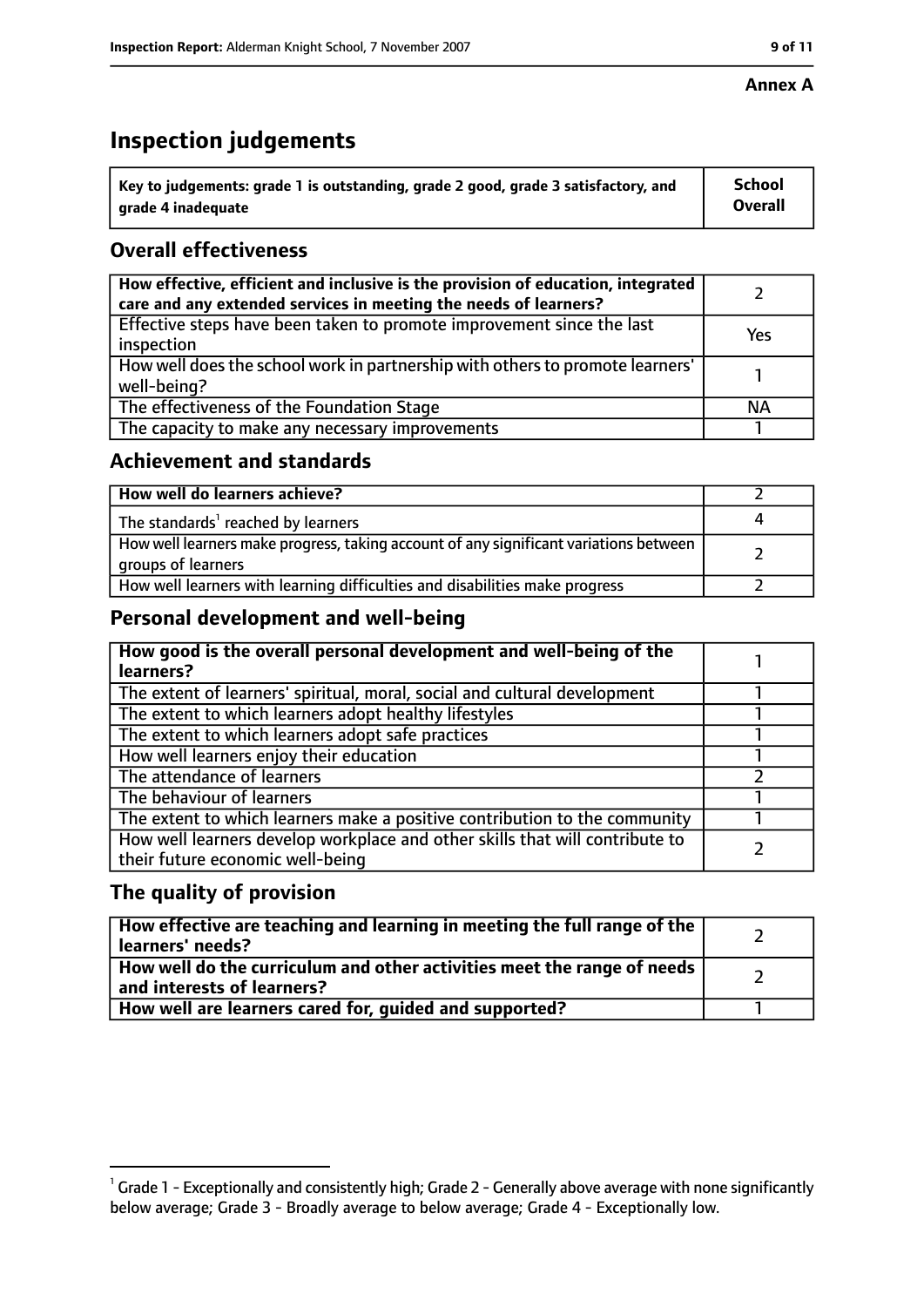# **Annex A**

# **Leadership and management**

| How effective are leadership and management in raising achievement<br>and supporting all learners?                                              |     |
|-------------------------------------------------------------------------------------------------------------------------------------------------|-----|
| How effectively leaders and managers at all levels set clear direction leading<br>to improvement and promote high quality of care and education |     |
| How effectively leaders and managers use challenging targets to raise standards                                                                 |     |
| The effectiveness of the school's self-evaluation                                                                                               |     |
| How well equality of opportunity is promoted and discrimination tackled so<br>that all learners achieve as well as they can                     |     |
| How effectively and efficiently resources, including staff, are deployed to<br>achieve value for money                                          |     |
| The extent to which governors and other supervisory boards discharge their<br>responsibilities                                                  | 3   |
| Do procedures for safequarding learners meet current government<br>requirements?                                                                | Yes |
| Does this school require special measures?                                                                                                      | No  |
| Does this school require a notice to improve?                                                                                                   | No  |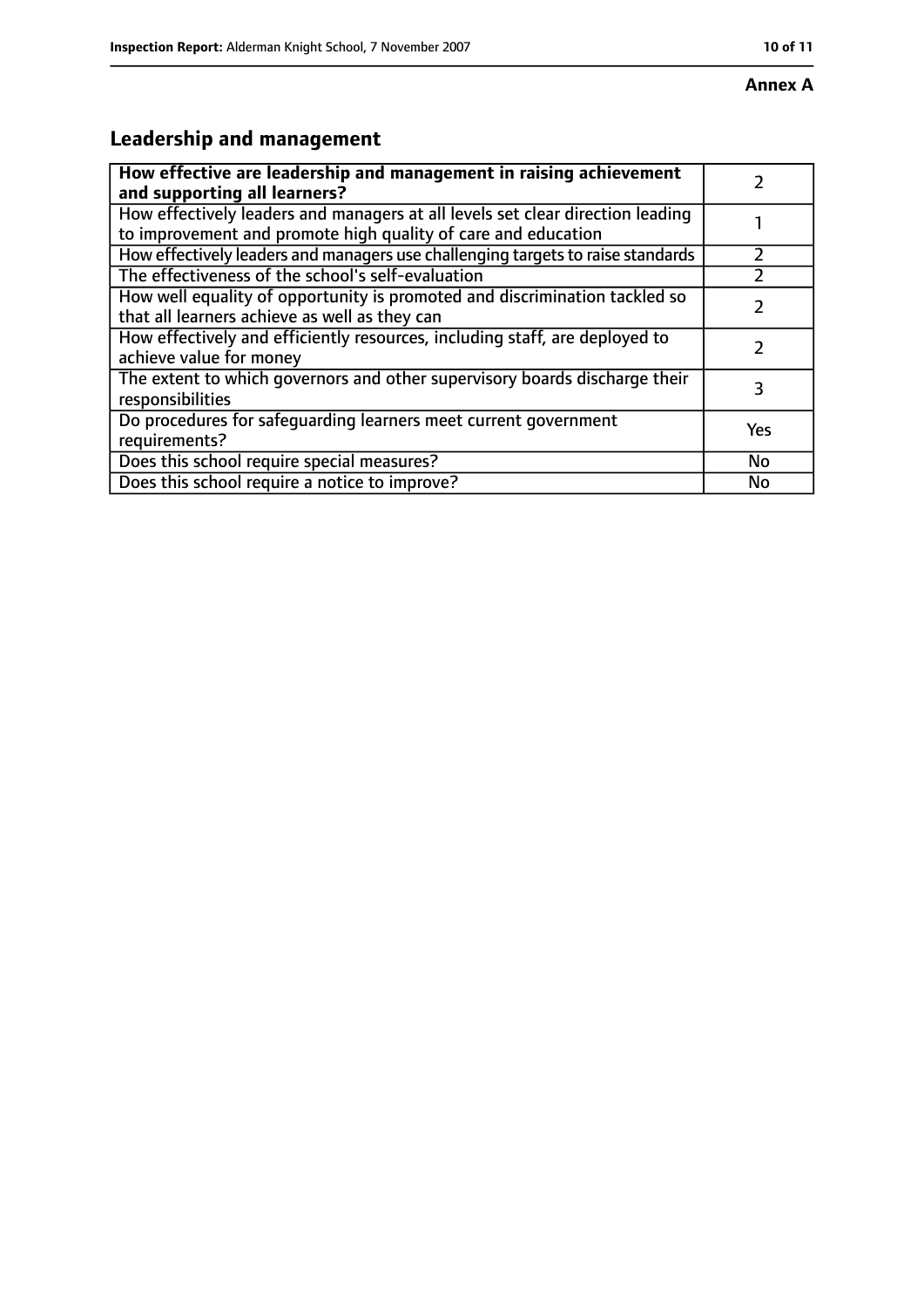#### **Annex B**

# **Text from letter to pupils explaining the findings of the inspection**

9 November 2007

Dear Pupils,

Inspection of Alderman Knight School, Tewkesbury, Gloucestershire GL20 8JJ

It was a delight to meet you when my colleague Alan Jones and I recently inspected yourschool. Thank you for the help you gave us.

We think your school is good and has many strengths. You are making good progress. You are courteous and thoughtful and your behaviour is excellent. The school caresfor you and supports you extremely well. Mrs Steel has led the school very well and she has been very well supported by the staff. The school has excellent links with others to help you learn better.

There are a couple of things that the school could do even better so I have asked the staff to:

- Make sure that for those of you whose progress may be in very small steps, these steps are carefully recorded and the records used.
- Make sure governors check what the school achieves in a more formal way.

Thank you again for the kindness you showed to Alan and me.

Every good wish for your future.

Yours sincerely,

Michael Farrell Lead inspector